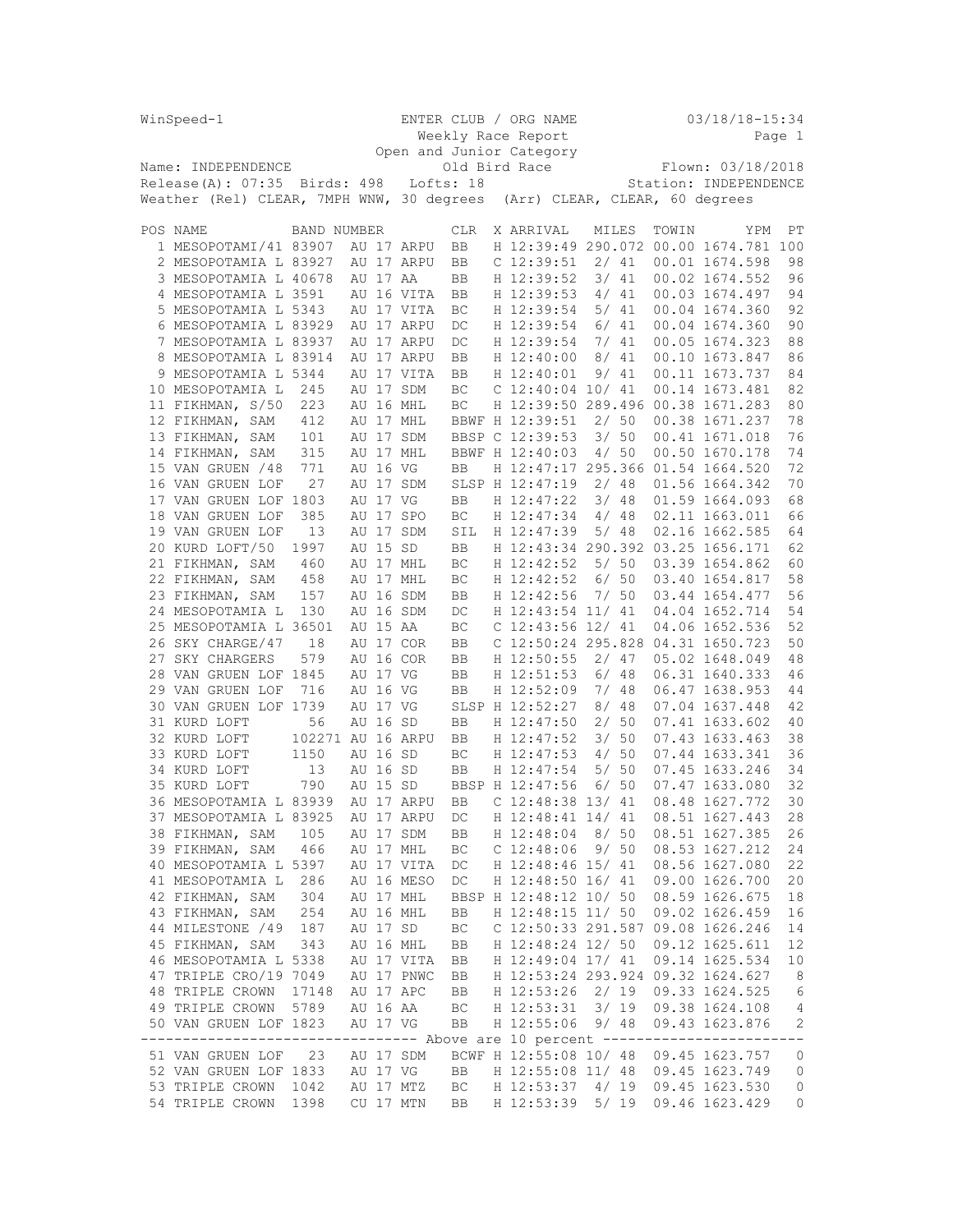| 55 TRIPLE CROWN                    | 43          |          | AU 17 SDM  |            | BBPD H 12:53:41                         | 6/19  |       |       | 09.49 1623.191    | $\mathbf{0}$ |
|------------------------------------|-------------|----------|------------|------------|-----------------------------------------|-------|-------|-------|-------------------|--------------|
| 56 VAN GRUEN LOF                   | 288         | AU 17 SD |            |            | BBWF H 12:55:15 12/ 48                  |       |       |       | 09.52 1623.166    | 0            |
| 57 VAN GRUEN LOF 101468 AU 16 ARPU |             |          |            |            | BBSP C 12:55:18 13/ 48                  |       |       |       | 09.55 1622.887    | 0            |
| 58 VAN GRUEN LOF 1850              |             | AU 17 VG |            |            | BBSP C 12:55:19 14/ 48                  |       |       |       | 09.56 1622.777    | $\circ$      |
| 59 ANTONIO, G/13 716               |             | AU 16 SD |            | BB         | H 12:44:42 285.409 09.46 1621.949       |       |       |       |                   | 0            |
| WinSpeed-1                         |             |          |            |            | ENTER CLUB / ORG NAME                   |       |       |       | 03/18/18-15:34    |              |
|                                    |             |          |            |            | Weekly Race Report                      |       |       |       |                   | Page 2       |
|                                    |             |          |            |            | Open and Junior Category                |       |       |       |                   |              |
| Name: INDEPENDENCE                 |             |          |            |            | Old Bird Race                           |       |       |       | Flown: 03/18/2018 |              |
|                                    |             |          |            |            |                                         |       |       |       |                   |              |
| POS NAME                           | BAND NUMBER |          |            | CLR        | X ARRIVAL                               | MILES |       | TOWIN | YPM               | PT           |
| 60 KURD LOFT                       | 843         | AU 15 SD |            |            | BBWF H 12:50:17                         | 7/50  |       |       | 10.08 1620.909    | 0            |
| 61 KURD LOFT                       | 214         |          | AU 17 SDM  | DC         | $C$ 12:50:45                            |       | 8/50  |       | 10.36 1618.513    | $\mathbf{0}$ |
| 62 FIKHMAN, SAM                    | 455         |          | AU 17 MHL  |            | BCWF H 12:49:54 13/ 50                  |       |       |       | 10.42 1617.868    | 0            |
| 63 MILESTONE LOF                   | 873         | AU 16 SD |            | BC         | H 12:52:15                              |       | 2/49  |       | 10.50 1617.540    | 0            |
| 64 FIKHMAN, SAM                    | 334         |          | AU 16 MHL  |            | BBSP H 12:50:01 14/ 50                  |       |       |       | 10.48 1617.286    | $\circ$      |
| 65 FIKHMAN, SAM                    | 454         |          | AU 17 MHL  | BB         | H 12:50:05 15/ 50                       |       |       |       | 10.52 1616.987    | $\mathbb O$  |
| 66 MILESTONE LOF                   | 271         | AU 16 SD |            | BB         | H 12:52:23                              |       | 3/49  |       | 10.58 1616.844    | 0            |
| 67 FIKHMAN, SAM                    | 428         |          | AU 17 MHL  | ВC         | H 12:50:07 16/ 50                       |       |       |       | 10.54 1616.782    | 0            |
| 68 MILESTONE LOF                   | 168         | AU 17 SD |            | ВC         | $C$ 12:52:24                            |       | 4/49  |       | 10.59 1616.751    | 0            |
| 69 FIKHMAN, SAM                    | 484         |          | AU 17 MHL  | BB         | H 12:50:08 17/ 50                       |       |       |       | 10.56 1616.662    | $\mathbb O$  |
| 70 RED STAR L/24 1634              |             | AU 17 SD |            | ВC         | H 12:49:55 289.270 10.57 1616.519       |       |       |       |                   | 0            |
| 71 FIKHMAN, SAM                    | 298         |          | AU 16 MHL  | SIL        | H 12:50:12 18/ 50                       |       |       |       | 10.59 1616.371    | 0            |
| 72 FIKHMAN, SAM                    | 365         |          | AU 16 MHL  | BB         | $C$ 12:50:12 19/50                      |       |       |       | 10.59 1616.371    | 0            |
| 73 FIKHMAN, SAM                    | 436         |          | AU 17 MHL  | BB         | $C$ 12:50:20 20/ 50                     |       |       |       | 11.07 1615.662    | 0            |
| 74 MESOPOTAMIA L 5372              |             |          | AU 17 VITA | DC         | H 12:51:13 18/ 41                       |       |       |       | 11.23 1614.465    | 0            |
| 75 MESOPOTAMIA L                   | 247         |          | AU 17 SDM  | DC         | H 12:51:16 19/ 41                       |       |       |       | 11.26 1614.218    | 0            |
| 76 MESOPOTAMIA L                   | 276         |          | AU 16 MESO | BB         | $C$ 12:51:17 20/ 41                     |       |       |       | 11.27 1614.133    | 0            |
| 77 TRIPLE CROWN                    | 9048        |          | AU 17 BON  | BB         | H 12:55:48                              | 7/19  |       |       | 11.55 1612.532    | 0            |
| 78 FIKHMAN, SAM                    | 240         |          | AU 16 MHL  |            | BBWF H 12:51:16 21/ 50                  |       |       |       | 12.03 1610.895    | $\mathbb O$  |
| 79 FIKHMAN, SAM                    | 7616        |          | AU 17 NYKA | <b>BLK</b> | H 12:51:17 22/ 50                       |       |       |       | 12.04 1610.852    | $\mathbb O$  |
| 80 MESOPOTAMIA L 40700             |             | AU 17 AA |            | SIL        | H 12:51:57 21/ 41                       |       |       |       | 12.07 1610.713    | 0            |
| 81 FIKHMAN, SAM                    | 175         | AU 15 SD |            |            | BBWF H 12:51:19 23/ 50                  |       |       |       | 12.06 1610.691    | 0            |
| 82 FIKHMAN, SAM                    | 476         |          | AU 17 MHL  | ВC         | H 12:51:19 24/ 50                       |       |       |       | 12.06 1610.649    | $\mathbb O$  |
| 83 FIKHMAN, SAM                    | 390         | AU 17 SD |            | BB         | H 12:51:19 25/ 50                       |       |       |       | 12.07 1610.632    | 0            |
| 84 FIKHMAN, SAM                    | 335         |          | AU 17 MHL  |            | BBWF H 12:51:20 26/ 50                  |       |       |       | 12.07 1610.598    | 0            |
| 85 FIKHMAN, SAM                    | 326         |          | AU 17 MHL  |            | BBSP H 12:51:21 27/ 50                  |       |       |       | 12.09 1610.445    | 0            |
| 86 FIKHMAN, SAM                    | 316         |          | AU 17 MHL  | BB         | C $12:51:22$ 28/ 50                     |       |       |       | 12.09 1610.437    | 0            |
| 87 FIKHMAN, SAM                    | 337         |          | AU 16 MHL  | <b>SLT</b> | H 12:51:23 29/ 50                       |       |       |       | 12.10 1610.309    | 0            |
| 88 FIKHMAN, SAM                    | 442         |          | AU 17 MHL  | ВC         | C 12:51:25 30/ 50                       |       |       |       | 12.12 1610.140    | 0            |
| 89 FIKHMAN, SAM                    | 321         |          | AU 17 MHL  | BB         | H 12:51:26 31/ 50                       |       |       |       | 12.14 1610.021    | $\mathbb O$  |
| 90 MILESTONE LOF                   | 176         | AU 16 GF |            | BB         | H 12:53:51                              | 5/49  |       |       | 12.26 1609.399    | 0            |
| 91 KURD LOFT                       | 217         |          | AU 17 SDM  | DC         | $C$ 12:52:35                            | 9/50  |       |       | 12.26 1609.179    | 0            |
| 92 RED STAR LOFT 1511              |             | AU 16 SD |            | BC         | C <sub>12:51:23</sub>                   | 2/24  |       |       | 12.25 1609.034    | 0            |
| 93 MILESTONE LOF                   | 277         | AU 16 SD |            | DC         | H 12:53:57                              | 6/ 49 |       |       | 12.32 1608.911    | 0            |
| 94 MILESTONE LOF 1370              |             | AU 16 SD |            | BB         | $C$ 12:53:58                            | 7/99  |       |       | 12.34 1608.785    | 0            |
| 95 RED STAR LOFT 1503              |             | AU 16 SD |            | ВC         | $C$ 12:51:29                            | 3/24  |       |       | 12.31 1608.526    | 0            |
| 96 VAN GRUEN LOF 1818              |             | AU 17 VG |            | BB         | $C$ 12:58:27 15/ 48                     |       |       |       | 13.04 1607.108    | 0            |
| 97 SKY CHARGERS                    | 305         | AU 17 SD |            | SIL        | $C$ 12:59:03                            |       | 3/ 47 |       | 13.10 1606.702    | 0            |
| 98 KURD LOFT                       | 188         | AU 16 SD |            | BB         | H 12:53:10 10/ 50                       |       |       |       | 13.00 1606.271    | 0            |
| 99 KURD LOFT                       | 496         | AU 17 SD |            |            | BBSP H 12:53:11 11/ 50                  |       |       |       | 13.02 1606.145    | $\mathbb O$  |
| 100 VAN GRUEN LOF 1778             |             | AU 17 VG |            | BB         | C $12:58:44$ $16/48$                    |       |       |       | 13.21 1605.660    | 0            |
| ------------------                 |             |          |            |            | ------------ Above are 20 percent ----- |       |       |       | --------          | $ -$         |
| 101 KURD LOFT                      | 269         |          | AU 16 SDM  |            | BBSP H 12:53:18 12/ 50                  |       |       |       | 13.08 1605.598    | 0            |
| 102 KURD LOFT                      | 460         |          | AU 17 SD   |            | BCSP H 12:53:20 13/ 50                  |       |       |       | 13.11 1605.388    | 0            |
| 103 KURD LOFT                      | 215         |          | AU 17 SDM  | DC         | C $12:53:23$ $14/50$                    |       |       |       | 13.14 1605.136    | 0            |
| 104 KURD LOFT                      | 50          |          | AU 17 SDM  |            | DCSP H 12:53:27 15/ 50                  |       |       |       | 13.18 1604.800    | $\mathbb O$  |
| 105 KURD LOFT                      | 506         | AU 17 SD |            | BB         | H 12:53:28 16/ 50                       |       |       |       | 13.19 1604.750    | $\mathbb O$  |
| 106 KURD LOFT                      | 83          | AU 16 SD |            | ВC         | H 12:53:28 17/ 50                       |       |       |       | 13.19 1604.708    | $\mathbf 0$  |
| 107 SKY CHARGERS                   | 9           |          | AU 17 COR  |            | BCSP C 12:59:27                         | 4/47  |       |       | 13.34 1604.688    | $\mathbb O$  |
| 108 VAN GRUEN LOF 1755             |             | AU 17 VG |            | BB         | H 12:58:57 17/ 48                       |       |       |       | 13.34 1604.570    | 0            |
| 109 VAN GRUEN LOF                  | 664         | AU 16 VG |            | ВC         | H 12:59:00 18/ 48                       |       |       |       | 13.37 1604.322    | 0            |
| 110 SJ LOFT/33                     | 113         |          | AU 17 COR  |            | SIL C 12:48:38 285.888 13.12 1604.235   |       |       |       |                   | 0            |
|                                    |             |          |            |            |                                         |       |       |       |                   |              |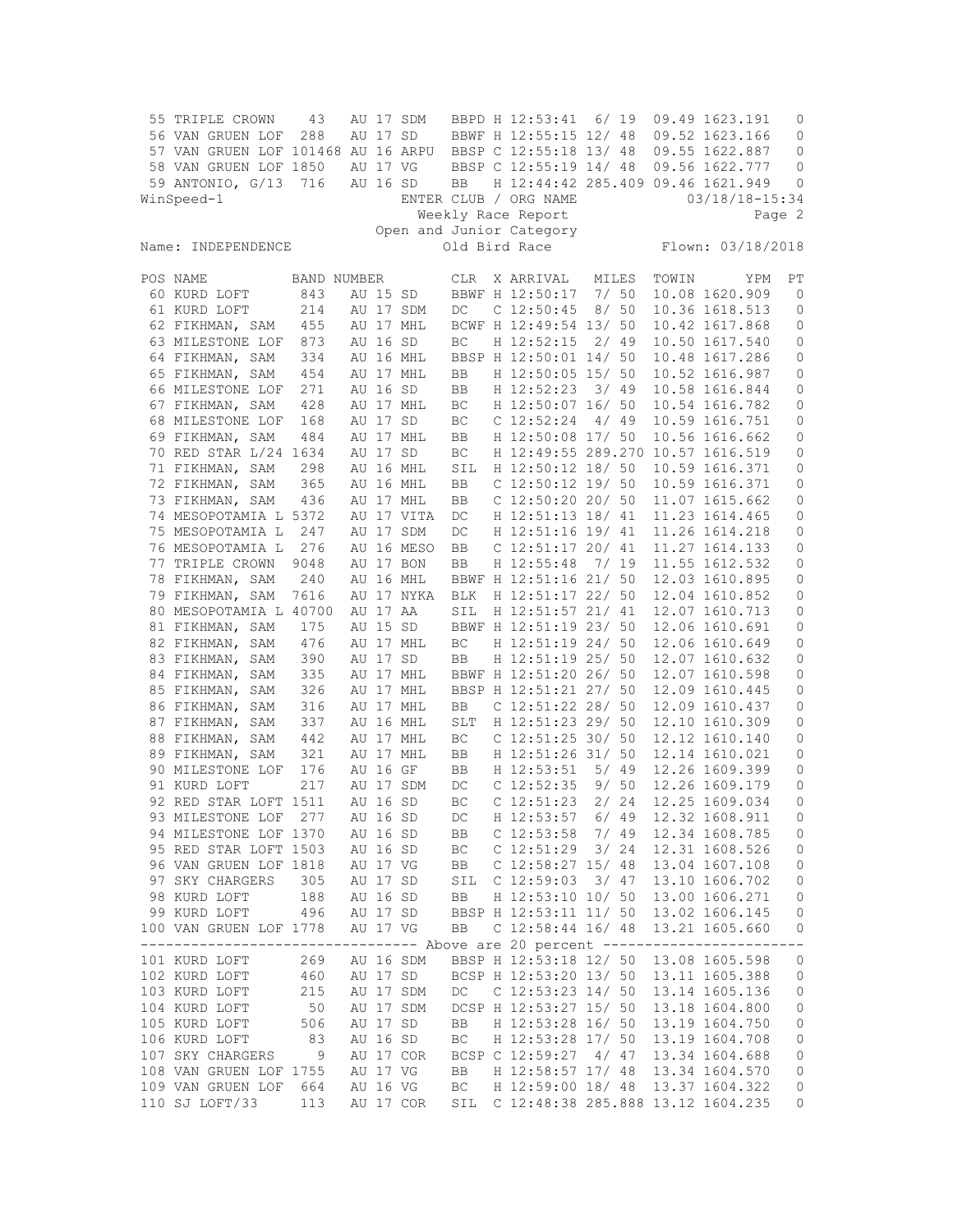111 VAN GRUEN LOF 2494 AU 17 LB BB H 12:59:04 19/ 48 13.41 1604.017 0 112 VAN GRUEN LOF 1777 AU 17 VG BCSP H 12:59:06 20/ 48 13.43 1603.844 0 113 RED STAR LOFT 1609 AU 17 SD BC H 12:52:27 4/ 24 13.28 1603.670 0 114 KURD LOFT 207 AU 17 SDM BB C 12:53:42 18/ 50 13.32 1603.583 0 115 VAN GRUEN LOF 1839 AU 17 VG SIL H 12:59:13 21/ 48 13.50 1603.291 0 116 SKY CHARGERS 574 AU 16 COR BB C 13:00:04 5/ 47 14.11 1601.669 0 117 RED STAR LOFT 1640 AU 17 SD BC C 12:52:54 5/ 24 13.55 1601.400 0 118 Antal Les/46 210 AU 17 SD BC C 12:58:52 294.656 14.14 1601.167 0 119 TRIPLE CROWN 18 AU 17 SBRP DCWF H 12:58:24 8/ 19 14.31 1599.568 0 120 FIKHMAN, SAM 118 AU 17 SDM BC C 12:53:32 32/ 50 14.19 1599.449 0 WinSpeed-1 ENTER CLUB / ORG NAME 03/18/18-15:34 Weekly Race Report Page 3 Open and Junior Category Name: INDEPENDENCE Old Bird Race Flown: 03/18/2018 POS NAME BAND NUMBER CLR X ARRIVAL MILES TOWIN YPM PT 121 SKY CHARGERS 74 AU 17 COR BBSP C 13:00:33 6/ 47 14.40 1599.316 0 122 FIKHMAN, SAM 163 AU 16 SDM BB C 12:53:38 33/ 50 14.25 1598.956 0 123 FIKHMAN, SAM 497 AU 17 MHL BB H 12:53:45 34/ 50 14.32 1598.345 0 124 FIKHMAN, SAM 425 AU 17 MHL SLAT H 12:53:46 35/ 50 14.33 1598.262 0 125 126 AU 15 SD BB H 12:55:15 19/ 50 15.06 1595.773 0<br>193 111 17 MHL SLAT H 12:54:17 36/ 50 15:04 1595 709 0 126 FIKHMAN, SAM 493 AU 17 MHL SLAT H 12:54:17 36/ 50 15.04 1595.709 0 127 MESOPOTAMIA L 83924 AU 17 ARPU BC H 12:55:01 22/ 41 15.11 1595.286 0 128 MILESTONE LOF 184 AU 17 SD BC C 12:56:45 8/ 49 15.20 1594.935 0<br>129 MILESTONE LOF 429 AU 15 SD BB H 12:56:47 9/ 49 15.22 1594.761 0 429 AU 15 SD BB H 12:56:47 9/ 49 15.22 1594.761 0<br>123 AU 17 COR BC H 12:50:30 2/ 33 15.04 1594.744 0 130 SJ LOFT 123 AU 17 COR BC H 12:50:30 2/ 33 15.04 1594.744 0<br>131 KURD LOFT 592 AU 17 SD BB H 12:55:30 20/ 50 15.21 1594.569 0 131 KURD LOFT 592 AU 17 SD BB H 12:55:30 20/ 50 15.21 1594.569 0 132 SKY CHARGERS 25012 AU 16 AA BBWF H 13:01:31 7/ 47 15.38 1594.532 0 133 MILESTONE LOF 178 AU 17 SDM BC H 12:56:50 10/ 49 15.26 1594.447 0 134 KURD LOFT 138 AU 16 SD BBSP H 12:55:31 21/ 50 15.22 1594.445 0 135 SJ LOFT 135 AU 17 COR BB H 12:50:44 3/ 33 15.18 1593.608 0 136 SKY CHARGERS 512 AU 16 COR BBSP H 13:01:46 8/ 47 15.54 1593.288 0 137 MILESTONE LOF 1367 AU 16 SD BB H 12:57:18 11/ 49 15.53 1592.197 0<br>138 MESOPOTAMIA L 4 AU 16 BIG BB H 12:55:40 23/ 41 15.50 1592.053 0 138 MESOPOTAMIA L 4 AU 16 BIG BB H 12:55:40 23/ 41 15.50 1592.053 0<br>139 MESOPOTAMIA L 375 AU 17 MESO DCWF C 12:55:40 24/ 41 15.51 1592.003 0 139 MESOPOTAMIA L 375 AU 17 MESO DCWF C 12:55:40 24/ 41 15.51 1592.003 0 140 GARVER, MI/15 1119 AU 17 SD BC H 12:52:57 287.594 15.45 1591.814 0 141 MESOPOTAMIA L 243 AU 17 SDM BB H 12:55:45 25/ 41 15.55 1591.622 0 142 GARVER, MILO 1117 AU 17 SD BB C 12:53:02 2/ 15 15.50 1591.397 0 143 MESOPOTAMIA L 5349 AU 17 VITA DC C 12:55:48 26/ 41 15.58 1591.341 0 144 MESOPOTAMIA L 5361 AU 17 VITA BB H 12:55:50 27/ 41 16.00 1591.226 0 145 FIKHMAN, SAM 434 AU 17 MHL BB H 12:55:16 37/ 50 16.03 1590.810 0 BB H 13:01:00 2/ 46 16.22 1590.657 0 147 GARVER, MILO 966 AU 15 SD DCWF C 12:53:13 3/ 15 16.00 1590.547 0 148 SKY CHARGERS 505 AU 16 COR BB H 13:02:24 9/ 47 16.31 1590.254 0 149 CANO, TOM/29 883 AU 04 SD BB H 12:56:32 290.429 16.20 1589.666 0 150 Antal Les 1864 AU 17 SD BB H 13:01:14 3/ 46 16.36 1589.560 0 151 Antal Les 1855 AU 17 SD BB C 13:01:15 4/ 46 16.37 1589.430 0 152 Antal Les 1726 AU 16 SD BB C 13:01:18 5/ 46 16.40 1589.235 0 153 Antal Les 1880 AU 17 SD BB H 13:01:18 6/ 46 16.40 1589.186 0 154 KURD LOFT 204 AU 17 SDM BB C 12:56:38 22/ 50 16.29 1588.951 0 155 VAN GRUEN LOF 18 AU 17 SDM BB H 13:02:09 22/ 48 16.46 1588.900 0<br>156 KURD LOFT 205 AU 17 SDM DC C 12:56:39 23/ 50 16.30 1588.827 0<br>157 VAN CRUEN LOFE 36 AU 16 SDM PESE 6 10 30 10 10 10 10 10 10 10 10 11 DC C 12:56:39 23/ 50 16.30 1588.827 0<br>BBSP C 13:02:11 23/ 48 16.48 1588.746 0 156 KURD LOFT 205 AU 17 SDM DC C 12:56:39 23/ 50 16.30 1588.827 0<br>157 VAN GRUEN LOF 86 AU 16 SDM BBSP C 13:02:11 23/ 48 16.48 1588.746 0 158 MESOPOTAMIA L 71243 AU 14 ARPU BB H 12:56:21 28/ 41 16.31 1588.651 0 159 KURD LOFT 206 AU 17 SDM BB H 12:56:42 24/ 50 16.33 1588.622 0<br>160 KURD LOFT 438 AU 17 SD DC C 12:56:43 25/ 50 16.34 1588.498 0 160 KURD LOFT 438 AU 17 SD DC C 12:56:43 25/ 50 16.34 1588.498 0 161 VAN GRUEN LOF 1759 AU 17 VG GRIZ C 13:02:22 24/ 48 16.59 1587.873 0 162 SJ LOFT 15 AU 16 COR BC C 12:52:03 4/ 33 16.37 1586.990 0 163 TRIPLE CROWN 42 AU 17 SDM BBSP H 13:01:05 9/ 19 17.12 1586.373 0 164 TRIPLE CROWN 169 AU 17 JHS BB H 13:01:06 10/ 19 17.13 1586.324 0 165 MILESTONE LOF 174 AU 17 SDM BC C 12:58:48 12/ 49 17.24 1584.788 0 166 MILESTONE LOF 169 AU 17 SD GRIZ H 12:58:52 13/ 49 17.28 1584.462 0 167 VAN GRUEN LOF 1206 AU 15 SD SIL C 13:03:04 25/ 48 17.42 1584.421 0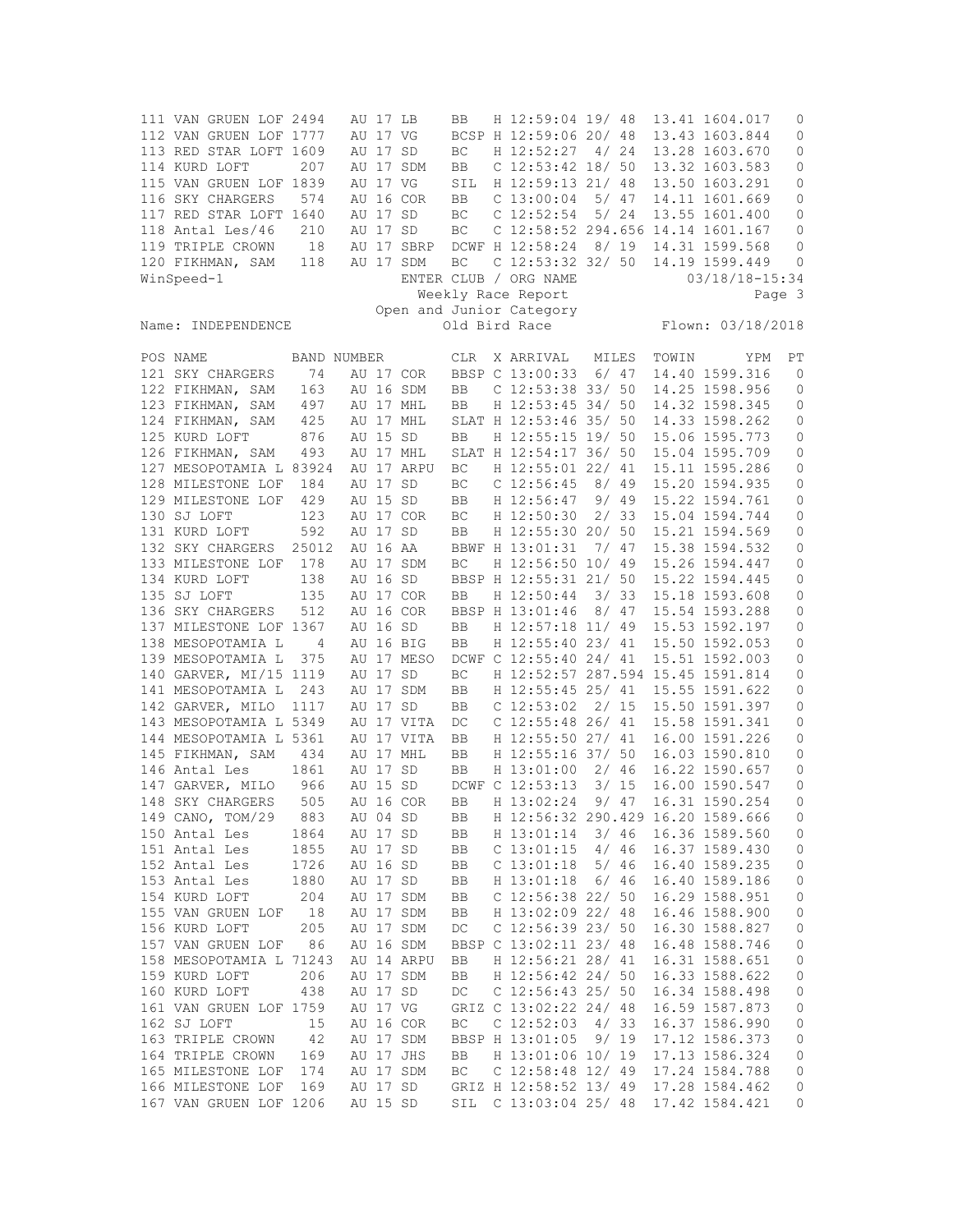168 VAN GRUEN LOF 88 AU 16 SDM BC C 13:03:07 26/ 48 17.44 1584.227 0 169 VAN GRUEN LOF 1752 AU 17 VG BB H 13:03:10 27/ 48 17.47 1583.986 0 170 KURD LOFT 202 AU 17 SDM BCWF C 12:57:39 26/ 50 17.30 1583.903 0 171 TRIPLE CROWN 328 AU 17 GENE LTBC H 13:01:36 11/ 19 17.43 1583.855 0 172 FIKHMAN, SAM 300 AU 16 MHL BB C 12:56:43 38/ 50 17.30 1583.607 0 173 FIKHMAN, SAM 158 AU 16 SDM BC C 12:56:45 39/ 50 17.32 1583.476 0 174 GARVER, MILO 1141 AU 17 SD DCSP H 12:54:41 4/ 15 17.28 1583.250 0 175 GARVER, MILO 1131 AU 17 SD DC C 12:54:41 5/ 15 17.28 1583.209 0 176 VAN GRUEN LOF 1629 AU 15 VG BB C 13:03:20 28/ 48 17.57 1583.166 0 177 SKY CHARGERS 72 AU 17 COR BBSP C 13:03:58 10/ 47 18.05 1582.697 0 178 SJ LOFT 1 87 AU 15 COR BC H 12:52:58 5/ 33 17.32 1582.415 0<br>179 SJ LOFT 1 AU 16 COR BB H 12:53:01 6/ 33 17.35 1582.166 0 179 SJ LOFT 1 AU 16 COR BB H 12:53:01 6/33 17.35 1582.166 0<br>180 SJ LOFT 36 AU 17 COR BB H 12:53:02 7/33 17.36 1582.091 0 180 SJ LOFT 36 AU 17 COR BB H 12:53:02 7/ 33 17.36 1582.091 0 181 SJ LOFT 189 AU 17 COR BC H 12:53:02 8/ 33 17.36 1582.091<br>182 SJ LOFT 154 AU 17 COR BB H 12:53:02 9/ 33 17.36 1582.075 154 AU 17 COR BB H 12:53:02 9/ 33 17.36 1582.075 0 WinSpeed-1 **ENTER CLUB** / ORG NAME 03/18/18-15:34 Weekly Race Report Page 4 Open and Junior Category Name: INDEPENDENCE Old Bird Race Flown: 03/18/2018 POS NAME BAND NUMBER CLR X ARRIVAL MILES TOWIN YPM PT 183 SJ LOFT 102 AU 17 COR MLY H 12:53:02 10/33 17.36 1582.042 0 183 SJ LOFT 102 AU 17 COR MLY H 12:53:02 10/ 33 17.36 1582.042 0 184 FIKHMAN, SAM 100 AU 17 SDM BB H 12:57:02 40/ 50 17.50 1582.034 0 185 SJ LOFT 28 AU 16 COR BB C 12:53:03 11/ 33 17.37 1581.950 0 186 FIKHMAN, SAM 98 AU 17 SDM BB H 12:57:05 41/ 50 17.52 1581.837 0 187 Antal Les 1396 AU 16 SD BB H 13:02:59 7/ 46 18.21 1581.071 0 188 VAN GRUEN LOF 660 AU 16 VG BCWF C 13:03:53 29/ 48 18.30 1580.519 0 189 MESOPOTAMIA L 346 AU 17 MESO BB C 12:58:02 29/ 41 18.12 1580.389 0 190 Antal Les 1885 AU 17 SD BB C 13:03:08 8/ 46 18.30 1580.324 0 191 Antal Les 1873 AU 17 SD BB C 13:03:10 9/ 46 18.32 1580.195 0 192 SKY CHARGERS 26 AU 17 COR BB C 13:04:30 11/ 47 18.37 1580.127 0 193 SKY CHARGERS 25777 AU 15 JEDD MLSP H 13:04:32 12/ 47 18.39 1579.975 0 194 MESOPOTAMIA L 103266 AU 16 ARPU DC H 12:58:12 30/ 41 18.22 1579.574 0 195 MESOPOTAMIA L 404 AU 17 MESO BC H 12:58:16 31/ 41 18.26 1579.216 0 196 DOVE LANDIN/7 969 AU 13 SD BB H 13:01:26 292.928 18.37 1579.213 0 197 MESOPOTAMIA L 5377 AU 17 VITA BB C 12:58:17 32/ 41 18.27 1579.183 0 198 GARVER, MILO 922 AU 15 SD DCSP C 12:55:34 6/ 15 18.21 1578.888 0 199 VAN GRUEN LOF 16 AU 17 SDM BBSP H 13:04:13 30/ 48 18.51 1578.886 0 200 CANO, TOM 389 AU 17 JEDD DC H 12:58:46 2/ 29 18.34 1578.685 0 201 CANO, TOM 1639 AU 16 SD BB H 12:58:48 3/ 29 18.37 1578.473 0 202 CANO, TOM 1300 AU 15 SD BB H 12:58:50 4/ 29 18.39 1578.311 0 203 RED STAR LOFT 1623 AU 17 SD BC H 12:57:34 6/ 24 18.35 1578.249 0 204 CANO, TOM 733 AU 17 SD BB H 12:58:53 5/ 29 18.41 1578.108 0 205 VAN GRUEN LOF 199 AU 17 SDM BB C 13:04:23 31/ 48 19.00 1578.103 0 206 RED STAR LOFT 1554 AU 16 SD BB H 12:57:36 7/ 24 18.37 1578.078 0 207 RED STAR LOFT 1611 AU 17 SD BC H 12:57:38 8/ 24 18.39 1577.923 0 208 Antal Les 201 AU 17 SD BCSP H 13:03:40 10/ 46 19.02 1577.751 0 209 Antal Les 202 AU 17 SD RC H 13:03:41 11/ 46 19.03 1577.711 0 210 MILESTONE LOF 1572 AU 17 SD BB C 13:00:16 14/ 49 18.51 1577.675 0<br>211 Aptal Les 230 AU 17 SD BB H 13:03:50 12/ 46 19 12 1576 928 0 211 Antal Les 230 AU 17 SD BB H 13:03:50 12/ 46 19.12 1576.928 0 212 Antal Les 1882 AU 17 SD BC H 13:03:56 13/ 46 19.18 1576.464 0 213 LULUS LOFT/14 87 AU 17 SDM BB C 12:58:31 289.675 19.06 1575.823 0 214 LULUS LOFT 266 AU 17 SDM BC H 12:58:32 2/ 14 19.07 1575.774 0 215 KURD LOFT 597 AU 16 SD DCSP H 12:59:19 27/ 50 19.10 1575.756 0 216 SKY CHARGERS 444 AU 15 COR BC C 13:05:25 13/ 47 19.32 1575.728 0 BC C 12:58:35 3/ 14 19.10 1575.571 0 218 LULUS LOFT 288 AU 17 SDM BBSP H 12:58:36 4/ 14 19.11 1575.466 0 219 SKY CHARGERS 196 AU 17 COR BC H 13:05:29 14/ 47 19.36 1575.394 0 220 VAN GRUEN LOF 1852 AU 17 VG DCWF C 13:04:59 32/ 48 19.37 1575.226 0 221 KURD LOFT 125 AU 16 SD DC C 12:59:36 28/ 50 19.27 1574.397 0 222 KURD LOFT 210 AU 17 SDM BB H 12:59:37 29/ 50 19.28 1574.308 0 42 AU 16 SD BBWF H 12:59:38 30/ 50 19.29 1574.268 224 KURD LOFT 296 AU 17 SD BBSP H 12:59:39 31/ 50 19.30 1574.147 0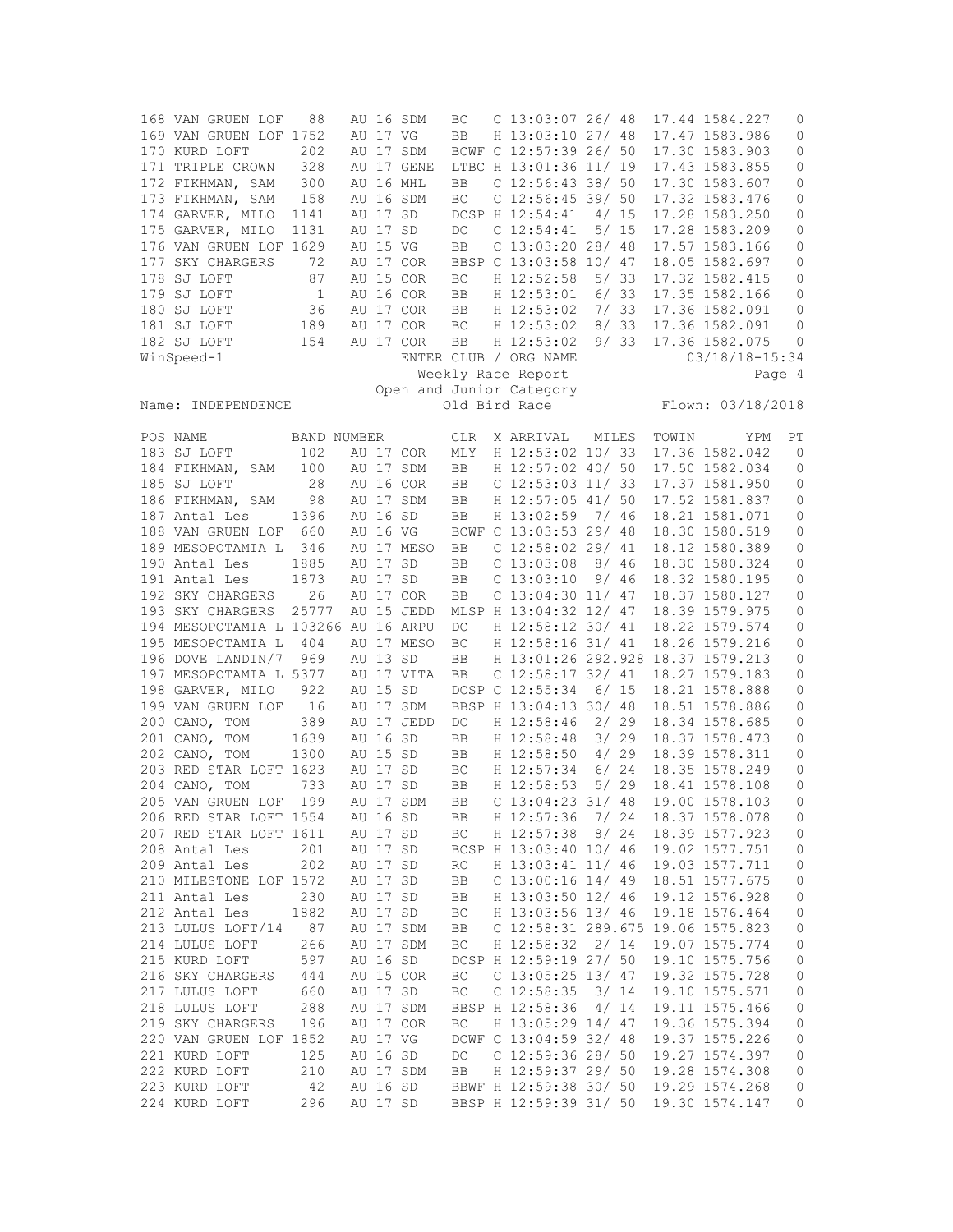| 225 SKY CHARGERS        | 323               |          |          | AU 10 COR  | DC                  | H 13:05:45 15/ 47                      |       |                |       | 19.52 1574.140     | 0            |
|-------------------------|-------------------|----------|----------|------------|---------------------|----------------------------------------|-------|----------------|-------|--------------------|--------------|
| 226 KURD LOFT           | 273               |          |          | AU 16 SDM  |                     | BBPD H 12:59:42 32/ 50                 |       |                |       | 19.33 1573.945     | 0            |
| 227 VAN GRUEN LOF 2492  |                   |          | AU 17 LB |            |                     | BBSP H 13:05:22 33/ 48                 |       |                |       | 19.59 1573.407     | 0            |
| 228 MILESTONE LOF 30900 |                   |          |          | AU 15 JEDD | DC                  | H 13:01:14 15/ 49                      |       |                |       | 19.49 1572.976     | 0            |
| 229 RED STAR LOFT 1601  |                   |          | AU 17 SD |            | BB                  | $C$ 12:58:41 9/24                      |       |                |       | 19.43 1572.748     | 0            |
| 230 GARVER, MILO        | 1132              |          | AU 17 SD |            |                     | BCWF H 12:56:49                        | 7/15  |                |       | 19.36 1572.723     | 0            |
| 231 VAN GRUEN LOF       | 99                |          |          | AU 16 SDM  | BC                  | $C$ 13:05:37 34/ 48                    |       |                |       | 20.15 1572.209     | 0            |
|                         |                   |          |          |            |                     |                                        |       |                |       |                    |              |
| 232 VAN GRUEN LOF 1788  |                   |          | AU 17 VG |            | WHT                 | H 13:05:38 35/ 48                      |       |                |       | 20.15 1572.146     | 0            |
| 233 MILESTONE LOF 25752 |                   |          |          | AU 15 JEDD | ВC                  | $C$ 13:01:34 16/49                     |       |                |       | 20.09 1571.403     | 0            |
| 234 TRIPLE CROWN        | 177               |          |          | AU 17 OCF  | DC                  | H 13:04:35 12/ 19                      |       |                |       | 20.42 1569.566     | 0            |
| 235 SJ LOFT             | 83                |          |          | AU 16 COR  | ВC                  | $C$ 12:56:00 12/33                     |       |                |       | 20.34 1567.470     | 0            |
| 236 MILESTONE LOF       | 180               |          |          | AU 17 SDM  | BB                  | H 13:02:28 17/ 49                      |       |                |       | 21.03 1567.092     | 0            |
| 237 CANO, TOM           | 783               |          | AU 17 SD |            | BB                  | H 13:01:10 6/ 29                       |       |                |       | 20.58 1567.061     | 0            |
| 238 CANO, TOM           | 878               |          | AU 04 SD |            | ВC                  | H 13:01:11 7/ 29                       |       |                |       | 21.00 1566.933     | 0            |
| 239 MILESTONE LOF       | 350               |          | AU 17 SD |            | GRZ                 | H 13:02:30 18/ 49                      |       |                |       | 21.05 1566.901     | 0            |
| 240 MILESTONE LOF       | 176               |          |          | AU 17 SDM  | BB                  | $C$ 13:02:31 19/49                     |       |                |       | 21.06 1566.813     | 0            |
|                         |                   |          |          |            |                     |                                        |       |                |       |                    |              |
| 241 LULUS LOFT          | 658               |          | AU 17 SD |            | $\operatorname{BC}$ | $C$ 13:00:23 5/ 14                     |       |                |       | 20.58 1566.807     | 0            |
| 242 MILESTONE LOF       | 885               |          | AU 16 SD |            |                     | BBWF H 13:02:32 20/ 49                 |       |                |       | 21.07 1566.749     | 0            |
| 243 MILESTONE LOF 37967 |                   |          |          | AU 16 JEDD |                     | BCWF H 13:02:32 21/ 49                 |       |                |       | 21.08 1566.701     | 0            |
| 244 SJ LOFT             | 138               |          |          | AU 17 COR  | BB                  | H 12:56:10 13/33                       |       |                |       | 20.44 1566.648     | 0            |
| WinSpeed-1              |                   |          |          |            |                     | ENTER CLUB / ORG NAME                  |       |                |       | $03/18/18 - 15:34$ |              |
|                         |                   |          |          |            |                     | Weekly Race Report                     |       |                |       | Page 5             |              |
|                         |                   |          |          |            |                     | Open and Junior Category               |       |                |       |                    |              |
| Name: INDEPENDENCE      |                   |          |          |            |                     | Old Bird Race                          |       |                |       | Flown: 03/18/2018  |              |
|                         |                   |          |          |            |                     |                                        |       |                |       |                    |              |
| POS NAME                | BAND NUMBER       |          |          |            | <b>CLR</b>          | X ARRIVAL                              | MILES |                | TOWIN | Y PM               | PT           |
| 245 MILESTONE LOF       | 172               |          |          | AU 17 SDM  | DC                  | H 13:02:34 22/ 49                      |       |                |       | 21.09 1566.582     | $\mathbf{0}$ |
| 246 MILESTONE LOF       | 105               |          | AU 17 SD |            | DC                  | H 13:02:35 23/ 49                      |       |                |       | 21.11 1566.470     | 0            |
| 247 SJ LOFT             | 258               |          |          | AU 17 SDM  | <b>BLK</b>          | C $12:56:12$ $14/33$                   |       |                |       | 20.46 1566.453     | 0            |
|                         |                   |          |          |            |                     |                                        |       |                |       |                    |              |
| 248 B.S. LOFT I/5 1781  |                   |          | AU 16 SD |            |                     | BBTI H 12:56:33 286.200                |       |                |       | 20.48 1566.439     | 0            |
| 249 Antal Les           | 1872              | AU 17 SD |          |            |                     | BBWF C 13:06:06 14/ 46                 |       |                |       | 21.28 1566.165     | 0            |
| 250 SJ LOFT             | 555               |          |          | AU 14 COR  | DC                  | C $12:56:17$ $15/33$                   |       |                |       | 20.51 1566.047     | 0            |
| 251 KURD LOFT           | 59                |          | AU 16 SD |            | <b>BB</b>           | H 13:01:40 33/ 50                      |       |                |       | 21.31 1564.429     | 0            |
| 252 KURD LOFT           | 70                |          | AU 16 SD |            |                     | BBSP H 13:01:43 34/ 50                 |       |                |       | 21.34 1564.230     | $\circ$      |
| 253 KURD LOFT           | 102272 AU 16 ARPU |          |          |            |                     | BBWF H 13:01:43 35/ 50                 |       |                |       | 21.34 1564.190     | 0            |
| 254 SKY CHARGERS        | 47                |          |          | AU 17 COR  |                     | SLSP C 13:07:52 16/ 47                 |       |                |       | 21.59 1564.114     | 0            |
| 255 SKY CHARGERS        | 17                |          |          | AU 17 COR  | BB                  | H 13:07:54 17/ 47                      |       |                |       | 22.01 1563.997     | 0            |
| 256 DOVE LANDING        | 6530              |          | AU 13 SD |            | BB                  | C <sub>13:04:37</sub>                  | 2/    | $\overline{7}$ |       | 21.48 1563.986     | 0            |
| 257 GARVER, MILO        | 1142              |          | AU 17 SD |            | ВC                  | C <sub>12:58:40</sub>                  | 8/15  |                |       | 21.28 1563.702     | 0            |
|                         |                   |          |          |            |                     |                                        |       |                |       |                    |              |
| 258 Antal Les           | 1874              |          | AU 17 SD |            | BB                  | $C$ 13:06:44 15/46                     |       |                |       | 22.06 1563.144     | 0            |
| 259 RED STAR LOFT 1616  |                   |          | AU 17 SD |            | BB                  | $C$ 13:00:41 10/24                     |       |                |       | 21.43 1563.075     | 0            |
| 260 Antal Les           | 228               | AU 17    |          | SD         |                     | BCWF C 13:06:49 16/ 46                 |       |                |       | 22.11 1562.767     | 0            |
| 261 Antal Les           | 231               |          | AU 17 SD |            | SIL                 | H 13:06:50 17/ 46                      |       |                |       | 22.12 1562.680     | $\mathbf{0}$ |
| 262 RED STAR LOFT 1637  |                   |          | AU 17 SD |            |                     | BBWF H 13:00:47 11/ 24                 |       |                |       | 21.48 1562.667     | $\mathbf{0}$ |
| 263 Antal Les           | 1858              |          | AU 17 SD |            | BB                  | $C$ 13:06:51 18/ 46                    |       |                |       | 22.13 1562.641     | 0            |
| 264 Antal Les           | 1900              |          | AU 17 SD |            | BB                  | H 13:06:51 19/ 46                      |       |                |       | 22.13 1562.594     | 0            |
| 265 Antal Les           | 1875              | AU 17 SD |          |            | BB                  | H 13:06:53 20/ 46                      |       |                |       | 22.15 1562.453     | 0            |
| 266 Antal Les           | 1887              | AU 17 SD |          |            | BB                  | $C$ 13:06:54 21/ 46                    |       |                |       | 22.16 1562.374     | 0            |
| 267 DOVE LANDING        | 1438              |          | AU 12 SD |            | CHK                 | H 13:05:08                             | 3/    | $\overline{7}$ |       | 22.19 1561.570     | 0            |
|                         |                   |          |          |            |                     |                                        |       |                |       |                    |              |
| 268 DOVE LANDING        | 1450              |          | AU 12 SD |            | BB                  | H 13:05:11                             | 4/7   |                |       | 22.21 1561.342     | 0            |
| 269 LULUS LOFT          | 289               |          |          | AU 17 SDM  | ВC                  | C <sub>13:01:37</sub>                  | 6/14  |                |       | 22.12 1560.931     | 0            |
| 270 SJ LOFT             | 257               |          |          | AU 17 SDM  | BB                  | H 12:57:43 16/ 33                      |       |                |       | 22.17 1559.132     | 0            |
| 271 CANO, TOM           | 703               |          | AU 17 SD |            |                     | BBWF H 13:02:56                        | 8/29  |                |       | 22.44 1558.643     | 0            |
| 272 TRIPLE CROWN        | 12082             |          | AU 17 AA |            | ВC                  | H 13:06:54 13/ 19                      |       |                |       | 23.01 1558.572     | 0            |
| 273 FIKHMAN, SAM        | 323               |          |          | AU 17 MHL  | SIL                 | H 13:01:57 42/ 50                      |       |                |       | 22.44 1558.301     | 0            |
| 274 DOMINGO JOE/7       | 278               |          | AU 16 SD |            |                     | BBWF C 12:47:55 277.048 21.46 1558.221 |       |                |       |                    | 0            |
| 275 LULUS LOFT          | 290               |          |          | AU 17 SDM  | BB                  | $C$ 13:02:33 7/ 14                     |       |                |       | 23.08 1556.475     | 0            |
| 276 RED STAR LOFT 1549  |                   |          | AU 16 SD |            |                     | BCPD H 13:02:08 12/ 24                 |       |                |       | 23.10 1556.147     | 0            |
| 277 RED STAR LOFT       | 39                |          |          | AU 17 SDM  | BB                  | H 13:02:12 13/ 24                      |       |                |       | 23.13 1555.870     | 0            |
|                         |                   |          |          |            |                     |                                        |       |                |       |                    |              |
| 278 LULUS LOFT          | 632               |          | AU 17 SD |            | BB                  | C <sub>13:02:42</sub>                  | 8/14  |                |       | 23.17 1555.778     | 0            |
| 279 LULUS LOFT          | 286               |          |          | AU 17 SDM  | BB                  | C <sub>13:02:43</sub>                  |       | 9/14           |       | 23.18 1555.699     | 0            |
| 280 KURD LOFT           | 743               |          | AU 15 SD |            | BB                  | H 13:03:38 36/ 50                      |       |                |       | 23.29 1555.107     | 0            |
| 281 Antal Les           | 247               |          | AU 17 SD |            | BB                  | H 13:08:28 22/ 46                      |       |                |       | 23.50 1555.081     | 0            |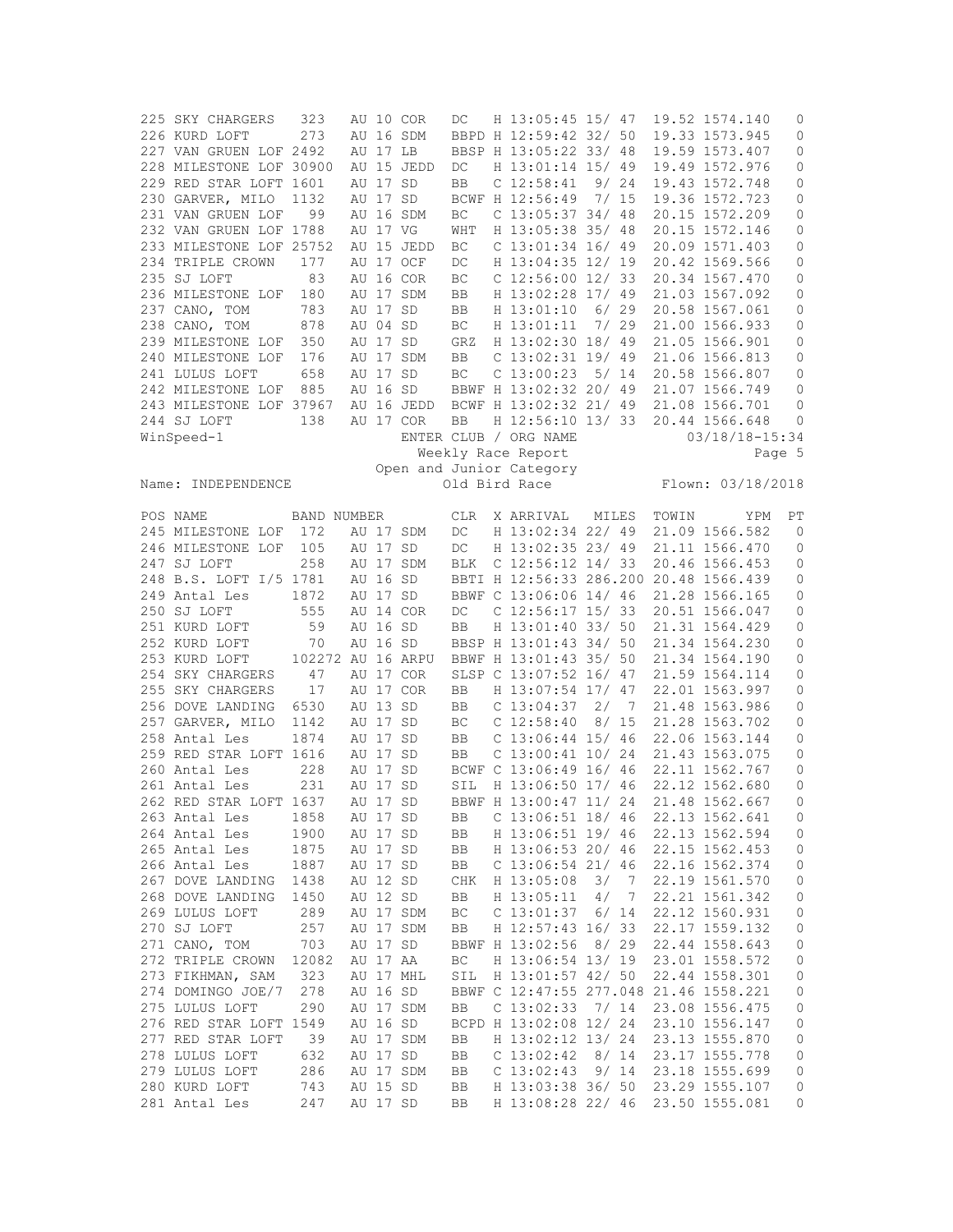| 282 KURD LOFT                       | 502         | AU 17 SD             |            |           | BBWF H 13:03:39 37/ 50                   |      |                |       | 23.29 1555.036                   | 0                   |
|-------------------------------------|-------------|----------------------|------------|-----------|------------------------------------------|------|----------------|-------|----------------------------------|---------------------|
| 283 MILESTONE LOF                   | 187         |                      | AU 17 SDM  | <b>BB</b> | $C$ 13:05:07 24/49                       |      |                |       | 23.42 1554.513                   | $\circ$             |
| 284 RED STAR LOFT 1627              |             | AU 17 SD             |            | ВC        | $C$ 13:02:29 14/24                       |      |                |       | 23.31 1554.484                   | $\circ$             |
| 285 KURD LOFT                       | 416         | AU 17 SD             |            | BB        | H 13:03:52 38/ 50                        |      |                |       | 23.42 1554.012                   | $\circ$             |
| 286 MESOPOTAMIA L                   | 394         |                      | AU 17 MESO | BC        | $C$ 13:03:44 33/41                       |      |                |       | 23.55 1552.939                   | 0                   |
| 287 FIKHMAN, SAM                    | 409         |                      | AU 17 MHL  |           | BBSP H 13:03:07 43/ 50                   |      |                |       | 23.55 1552.697                   | 0                   |
| 288 FIKHMAN, SAM                    | 1695        | AU 14 SD             |            | BC        | H 13:03:15 44/ 50                        |      |                |       | 24.02 1552.106                   | 0                   |
| 289 MESOPOTAMIA L 103260 AU 16 ARPU |             |                      |            | BB        | H 13:03:57 34/ 41                        |      |                |       | 24.07 1551.964                   | 0                   |
| 290 SJ LOFT                         | 2714        |                      | AU 15 ARPU | BB        | H 12:59:15 17/ 33                        |      |                |       | 23.49 1551.719                   | 0                   |
| 291 ANTONIO, GERA 1803              |             | AU 17 SD             |            |           | SLAT C 12:58:46                          |      | 2/13           |       | 23.50 1551.472                   | 0                   |
| 292 KURD LOFT                       | 731         | AU 15 SD             |            | BB        | H 13:04:27 39/ 50                        |      |                |       | 24.17 1551.260                   | 0                   |
| 293 DOVE LANDING                    | 1218        | AU 16 SD             |            | BB        | H 13:07:22                               |      | 5/7            |       | 24.33 1551.062                   | 0                   |
| 294 SKY CHARGERS                    | 50077       |                      | AU 00 ARPU |           | H 13:10:48 18/ 47                        |      |                |       | 24.55 1550.475                   | 0                   |
|                                     |             |                      |            | SIL       |                                          |      |                |       | 24.38 1549.614                   |                     |
| 295 KURD LOFT                       | 47          |                      | AU 17 SDM  |           | BBWF H 13:04:48 40/ 50                   |      |                |       |                                  | $\circ$             |
| 296 CANO, TOM                       | 784         | AU 17 SD             |            | BB        | H 13:04:54                               | 9/29 |                |       | 24.43 1549.289                   | 0                   |
| 297 CANO, TOM                       | 766         | AU 17 SD             |            | GRZ       | $C$ 13:04:55 10/29                       |      |                |       | 24.44 1549.218                   | 0                   |
| 298 VAN GRUEN LOF 1828              |             | AU 17 VG             |            | BB        | H 13:10:35 36/ 48                        |      |                |       | 25.12 1548.965                   | 0                   |
| 299 VAN GRUEN LOF 2495              |             | AU 17 LB             |            |           | BBWF C 13:10:39 37/ 48                   |      |                |       | 25.17 1548.634                   | 0                   |
| 300 VAN GRUEN LOF                   | 19          |                      | AU 17 SDM  | BB        | H 13:10:41 38/ 48                        |      |                |       | 25.18 1548.511                   | 0                   |
| 301 DOMINGO JOEL                    | 144         |                      | AU 17 SDM  | BB.       | H 12:50:10                               |      | 2/7            |       | 24.01 1547.130                   | 0                   |
| 302 KURD LOFT                       | 35          | AU 16 SD             |            | DC        | C 13:05:39 41/ 50                        |      |                |       | 25.29 1545.631                   | 0                   |
| 303 Antal Les                       | 248         | AU 17 SD             |            | ВC        | $C$ 13:10:36 23/ 46                      |      |                |       | 25.57 1545.204                   | $\circ$             |
| 304 Antal Les                       | 1889        | AU 17 SD             |            |           | BBWF H 13:10:36 24/ 46                   |      |                |       | 25.58 1545.196                   | 0                   |
| 305 Antal Les                       | 1385        | AU 16 SD             |            | BC        | $C$ 13:10:36 25/ 46                      |      |                |       | 25.58 1545.166                   | $\circ$             |
| 306 Antal Les                       | 218         | AU 17 SD             |            | BB        | $C$ 13:10:37 26/ 46                      |      |                |       | 25.59 1545.089                   | 0                   |
| WinSpeed-1                          |             |                      |            |           | ENTER CLUB / ORG NAME                    |      |                |       | $03/18/18 - 15:34$               |                     |
|                                     |             |                      |            |           | Weekly Race Report                       |      |                |       |                                  | Page 6              |
|                                     |             |                      |            |           | Open and Junior Category                 |      |                |       |                                  |                     |
| Name: INDEPENDENCE                  |             |                      |            |           | Old Bird Race                            |      |                |       | Flown: 03/18/2018                |                     |
| POS NAME                            | BAND NUMBER |                      |            | CLR       | X ARRIVAL                                |      | MILES          | TOWIN | YPM                              | РT                  |
|                                     |             |                      |            |           |                                          |      |                |       |                                  |                     |
| 307 KURD LOFT                       | 213         |                      | AU 17 SDM  | DC        | H 13:05:47 42/ 50                        |      |                |       | 25.38 1544.992                   | $\mathbf{0}$        |
| 308 Antal Les                       |             |                      |            | BC        | H 13:10:38 27/ 46                        |      |                |       | 26.00 1544.982                   | 0                   |
|                                     | 773         |                      | AU 12 COR  |           |                                          |      |                |       |                                  |                     |
| 309 SKY CHARGERS                    | 61          |                      | AU 17 COR  |           | MLPN C 13:12:03 19/ 47                   |      |                |       | 26.10 1544.702                   | $\circ$             |
| 310 KURD LOFT                       | 10454       |                      | AU 16 ARPU | BB        | H 13:05:57 43/ 50                        |      |                |       | 25.48 1544.191                   | 0                   |
| 311 LULUS LOFT                      | 69          |                      | AU 17 SDM  | BB        | H 13:05:27 10/ 14                        |      |                |       | 26.02 1542.831                   | 0                   |
| 312 Antal Les                       | 1866        | AU 17 SD             |            | BB        | H 13:11:16 28/ 46                        |      |                |       | 26.38 1542.118                   | 0                   |
| 313 CANO, TOM                       | 740         | AU 17 SD             |            | BB        | H 13:06:29 11/ 29                        |      |                |       | 26.18 1541.897                   | 0                   |
| 314 CANO, TOM                       | 721         | AU 17 SD             |            | BB        | H 13:06:30 12/ 29                        |      |                |       | 26.19 1541.812                   | 0                   |
| 315 CANO, TOM                       | 753         | AU 17 SD             |            | BB        | H 13:06:36 13/ 29                        |      |                |       | 26.24 1541.401                   | 0                   |
| 316 VAN GRUEN LOF                   | 783         | AU 16 VG             |            | BB        | $C$ 13:12:44 39/48                       |      |                |       | 27.22 1539.082                   | 0                   |
| 317 RED STAR LOFT 1638              |             | AU 17 SD             |            | BC        | H 13:05:56 15/ 24                        |      |                |       | 26.58 1538.280                   | $\circ$             |
| 318 CANO, TOM                       | 713         | AU 17 SD             |            | DC        | H 13:07:17 14/ 29                        |      |                |       | 27.05 1538.208                   | 0                   |
| 319 CANO, TOM                       | 712         | AU 17 SD             |            | <b>BB</b> | H 13:07:18 15/ 29                        |      |                |       | 27.06 1538.162                   | $\circ$             |
| 320 RED STAR LOFT 1642              |             | AU 17 SD             |            | WΤ        | H 13:05:59 16/ 24                        |      |                |       | 27.01 1538.047                   | 0                   |
| 321 CANO, TOM                       | 271         |                      | AU 17 SDM  | BB        | C $13:07:22$ 16/29                       |      |                |       | 27.10 1537.830                   | 0                   |
| 322 TRIPLE CROWN                    | 2451        |                      | AU 17 MISS |           | DCSP H 13:11:27 14/ 19                   |      |                |       | 27.34 1537.518                   | $\mathsf{O}\xspace$ |
| 323 SKY CHARGERS                    | 14          |                      | AU 17 COR  | BB        | H 13:13:56 20/ 47                        |      |                |       | 28.03 1536.119                   | 0                   |
| 324 SKY CHARGERS                    | 483         |                      | AU 15 COR  | ВC        | C $13:14:24$ 21/47                       |      |                |       | 28.31 1534.044                   | 0                   |
|                                     |             |                      |            |           |                                          |      |                |       |                                  |                     |
| 325 MILESTONE LOF                   | 132         |                      | AU 17 SD   | BB        | H 13:09:37 25/ 49                        |      |                |       | 28.12 1533.569                   | $\mathbb O$         |
| 326 SKY CHARGERS                    | 96          |                      | AU 17 COR  | DC        | C 13:14:33 22/ 47                        |      |                |       | 28.40 1533.329                   | 0                   |
| 327 DOMINGO JOEL                    | 147         |                      | AU 16 COR  | BC        | H 12:53:32                               | 3/   | $\overline{7}$ |       | 27.23 1530.777                   | $\mathbb O$         |
| 328 Antal Les                       | 240         |                      | AU 17 SD   | BB        | $C$ 13:13:48 29/ 46                      |      |                |       | 29.09 1530.610                   | 0                   |
| 329 TRIPLE CROWN                    | 1021        |                      | IF 17 LCC  | ВC        | H 13:13:01 15/ 19                        |      |                |       | 29.08 1530.399                   | 0                   |
| 330 FIKHMAN, SAM                    | 5234        | AU 15 HP             |            |           | BBWF H 13:08:16 45/ 50                   |      |                |       | 29.03 1528.766                   | $\mathbb O$         |
| 331 TRIPLE CROWN                    | 45          |                      | AU 17 SDM  |           | BBWF H 13:13:32 16/ 19                   |      |                |       | 29.39 1528.056                   | 0                   |
| 332 MILESTONE LOF                   | 167         |                      | AU 17 SDM  | BB        | H 13:11:02 26/ 49                        |      |                |       | 29.37 1527.135                   | $\mathsf{O}\xspace$ |
| 333 LULUS LOFT                      | 88          |                      | AU 17 SDM  |           | BCWF H 13:09:14 11/ 14                   |      |                |       | 29.49 1525.306                   | $\mathbb O$         |
| 334 GARVER, MILO                    | 1124        | AU 17 SD             |            | SIL       | H 13:07:14                               |      | 9/15           |       | 30.02 1523.385                   | 0                   |
| 335 Antal Les                       | 221         | AU 17 SD             |            | BB        | $C$ 13:15:35 30/ 46                      |      |                |       | 30.56 1522.596                   | 0                   |
| 336 Antal Les                       | 1870        | AU 17 SD             |            | BB        | C $13:17:02$ 31/46                       |      |                |       | 32.24 1516.104                   | 0                   |
| 337 Antal Les<br>338 MILESTONE LOF  | 204         | AU 17 SD<br>AU 17 SD |            | RC        | $C$ 13:17:03 32/ 46<br>H 13:13:51 27/ 49 |      |                |       | 32.24 1516.067<br>32.26 1514.418 | 0                   |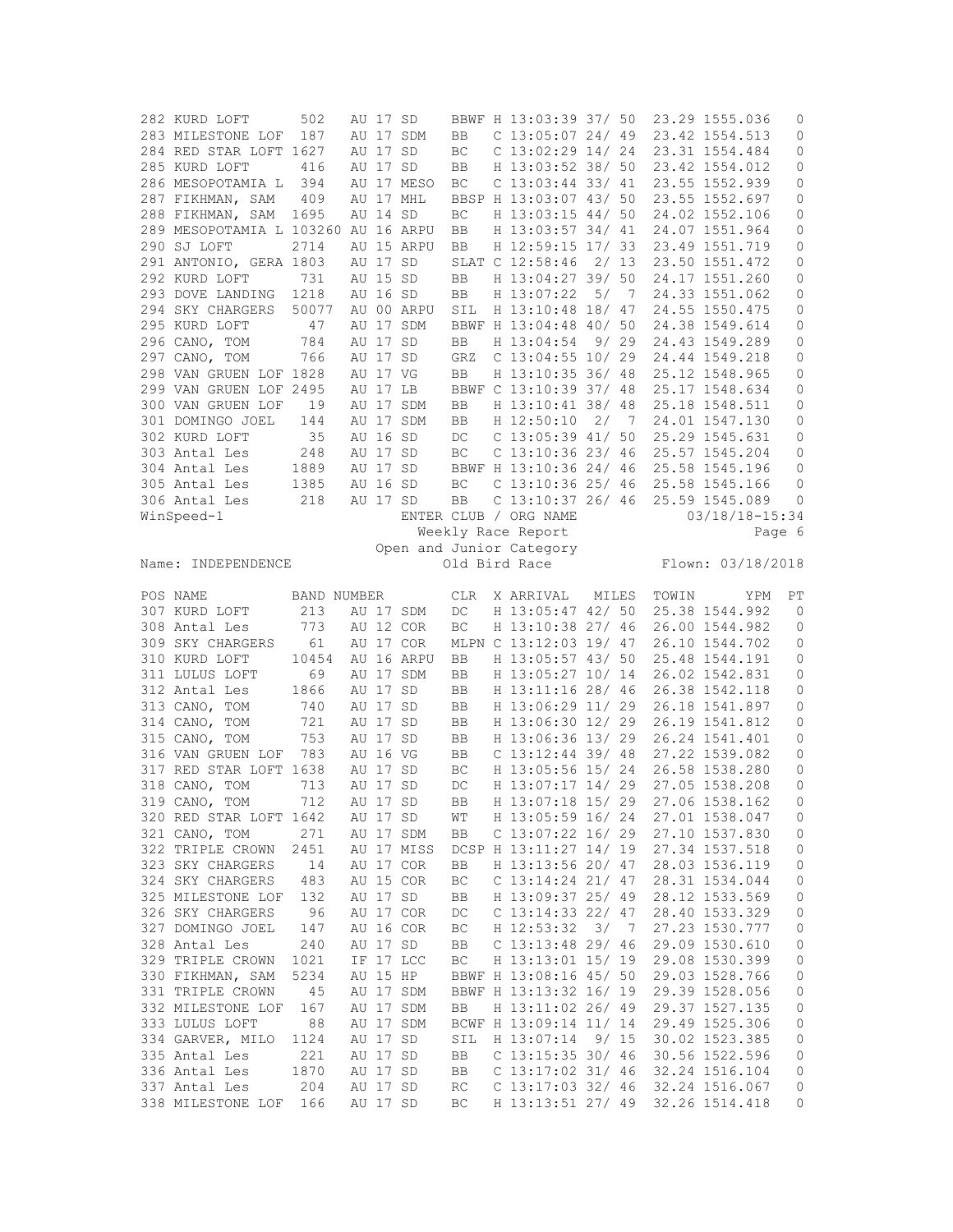| 339 MILESTONE LOF       | 137               | AU 17 SD |            | BB         | H 13:14:52 28/ 49                 |       |    |       | 33.28 1509.874    | 0                   |
|-------------------------|-------------------|----------|------------|------------|-----------------------------------|-------|----|-------|-------------------|---------------------|
| 340 PNA LOFT/1          | 1081              |          | AU 17 IRPC | BB         | H 13:14:00 290.722 33.30 1509.218 |       |    |       |                   | 0                   |
| 341 TRIPLE CROWN        | 40                |          | AU 17 SDM  |            | BBSP H 13:17:53 17/ 19            |       |    |       | 34.00 1508.641    | 0                   |
| 342 MILESTONE LOF 1531  |                   | AU 17 SD |            |            | BLAC H 13:15:32 29/ 49            |       |    |       | 34.07 1506.925    | 0                   |
| 343 SJ LOFT             | 192               |          | AU 17 COR  | BB         | H 13:09:28 18/ 33                 |       |    |       | 34.02 1504.314    | 0                   |
| 344 SJ LOFT             | 109               |          | AU 17 COR  | BB         | H 13:09:33 19/ 33                 |       |    |       | 34.07 1503.940    | 0                   |
|                         |                   |          |            |            |                                   |       |    |       |                   |                     |
| 345 KURD LOFT           | 454               | AU 17 SD |            |            | DCSP C 13:14:53 44/ 50            |       |    |       | 34.44 1503.621    | 0                   |
| 346 GARVER, MILO        | 765               | AU 11 SD |            | BC         | $C$ 13:11:46 10/ 15               |       |    |       | 34.33 1502.924    | 0                   |
| 347 SJ LOFT             | 259               |          | AU 17 SDM  | BC         | H 13:10:29 20/ 33                 |       |    |       | 35.03 1499.793    | 0                   |
| 348 KURD LOFT           | 203               |          | AU 17 SDM  |            | BBSP H 13:15:47 45/ 50            |       |    |       | 35.38 1499.651    | 0                   |
| 349 KURD LOFT           | 102274 AU 16 ARPU |          |            | <b>SLT</b> | H 13:15:53 46/ 50                 |       |    |       | 35.44 1499.211    | 0                   |
| 350 SJ LOFT             | 73                |          | AU 15 COR  | WHT        | H 13:10:38 21/ 33                 |       |    |       | 35.12 1499.123    | 0                   |
| 351 MILESTONE LOF 147   |                   |          | AU 17 SDM  | ВC         | $C$ 13:18:09 30/49                |       |    |       | 36.44 1495.471    | 0                   |
| 352 TRIPLE CROWN        | 2960              |          | AU 17 COM  | BB         | H 13:20:59 18/ 19                 |       |    |       | 37.06 1495.131    | $\mathbb O$         |
| 353 Antal Les           | 1869              | AU 17 SD |            | ВC         | $C$ 13:23:26 33/ 46               |       |    |       | 38.48 1488.237    | 0                   |
| 354 Antal Les           | 1876              | AU 17 SD |            | BB         | $C$ 13:24:03 34/ 46               |       |    |       | 39.25 1485.615    | 0                   |
| 355 MESOPOTAMIA L 5388  |                   |          | AU 17 VITA | BC         | H 13:19:08 35/ 41                 |       |    |       | 39.18 1483.491    | 0                   |
|                         |                   |          |            |            |                                   |       |    |       |                   |                     |
| 356 MILESTONE LOF       | 147               | AU 17 SD |            | ВC         | $C$ 13:20:57 31/49                |       |    |       | 39.32 1483.339    | 0                   |
| 357 RED STAR LOFT 1612  |                   | AU 17 SD |            | <b>BLK</b> | C $13:18:57$ $17/24$              |       |    |       | 39.59 1480.076    | 0                   |
| 358 Antal Les           | 229               | AU 17 SD |            | BB         | H 13:25:57 35/ 46                 |       |    |       | 41.18 1477.622    | 0                   |
| 359 B.S. LOFT II        | 22                |          | AU 16 CORO |            | BCWF H 13:16:46                   | 2/    | 5  |       | 41.00 1473.798    | 0                   |
| 360 FIKHMAN, SAM        | 107               |          | AU 17 SDM  | ВC         | H 13:21:11 46/ 50                 |       |    |       | 41.59 1471.671    | 0                   |
| 361 FIKHMAN, SAM        | 453               |          | AU 17 MHL  | BB         | $C$ 13:21:13 47/ 50               |       |    |       | 42.00 1471.593    | $\mathbb O$         |
| 362 FIKHMAN, SAM        | 470               |          | AU 17 MHL  | SIL        | H 13:21:13 48/ 50                 |       |    |       | 42.01 1471.529    | $\mathbb O$         |
| 363 GARVER, MILO        | 1015              | AU 16 SD |            | BC         | H 13:19:33 11/ 15                 |       |    |       | 42.20 1468.989    | 0                   |
| 364 SJ LOFT             | 145               |          | AU 17 COR  | ВC         | H 13:18:01 22/ 33                 |       |    |       | 42.34 1466.876    | 0                   |
| 365 GARVER, MILO        | 1118              | AU 17 SD |            | BB         | H 13:20:20 12/ 15                 |       |    |       | 43.08 1465.601    | 0                   |
|                         |                   |          |            |            |                                   |       |    |       |                   |                     |
| 366 MESOPOTAMIA L 40681 |                   | AU 17 AA |            | BC         | H 13:23:27 36/ 41                 |       |    |       | 43.37 1465.135    | 0                   |
| 367 RED STAR LOFT 1605  |                   | AU 17 SD |            | BC         | $C$ 13:22:31 18/24                |       |    |       | 43.32 1464.914    | 0                   |
| 368 SKY CHARGERS        | 95                |          | AU 17 COR  | BC         | $C$ 13:30:34 23/ 47               |       |    |       | 44.41 1464.303    | 0                   |
| WinSpeed-1              |                   |          |            |            | ENTER CLUB / ORG NAME             |       |    |       | 03/18/18-15:34    |                     |
|                         |                   |          |            |            |                                   |       |    |       |                   |                     |
|                         |                   |          |            |            | Weekly Race Report                |       |    |       |                   | Page 7              |
|                         |                   |          |            |            | Open and Junior Category          |       |    |       |                   |                     |
| Name: INDEPENDENCE      |                   |          |            |            | Old Bird Race                     |       |    |       | Flown: 03/18/2018 |                     |
|                         |                   |          |            |            |                                   |       |    |       |                   |                     |
| POS NAME                | BAND NUMBER       |          |            | CLR        | X ARRIVAL                         | MILES |    | TOWIN | YPM               | PT                  |
| 369 RED STAR LOFT 1608  |                   | AU 17 SD |            | <b>BB</b>  | H 13:22:44 19/ 24                 |       |    |       | 43.46 1463.981    | $\mathbf{0}$        |
| 370 KURD LOFT           | 102273 AU 16 ARPU |          |            | BB         | H 13:24:12 47/ 50                 |       |    |       | 44.03 1463.486    | 0                   |
| 371 LULUS LOFT          | 79                |          | AU 17 SDM  |            | BBWF C 13:23:26 12/ 14            |       |    |       | 44.01 1463.175    | 0                   |
|                         |                   |          |            |            |                                   |       |    |       |                   |                     |
| 372 VAN GRUEN LOF 394   |                   |          | AU 17 SPO  |            | BBWF H 13:30:17 40/ 48            |       |    |       | 44.54 1463.068    | 0                   |
| 373 SJ LOFT             | 31283             |          | AU 14 ARPU |            | BCSP C 13:19:22 23/33             |       |    |       | 43.55 1461.126    | 0                   |
| 374 SKY CHARGERS        | 19                |          | AU 17 COR  |            | BBSP C 13:31:21 24/ 47            |       |    |       | 45.28 1461.056    | 0                   |
| 375 KURD LOFT           | 211               |          | AU 17 SDM  | BB         | H 13:24:47 48/ 50                 |       |    |       | 44.38 1461.052    | 0                   |
| 376 Antal Les           | 1862              | AU 17 SD |            | SIL        | H 13:30:04 36/ 46                 |       |    |       | 45.26 1460.456    | $\mathbf 0$         |
| 377 DOMINGO JOEL        | 128               |          | AU 17 SDM  | ВB         | $C$ 13:09:57                      | 4/    | -7 |       | 43.48 1455.714    | 0                   |
| 378 MILESTONE LOF 1575  |                   | AU 17 SD |            | ВC         | H 13:27:37 32/ 49                 |       |    |       | 46.12 1455.316    | 0                   |
| 379 KURD LOFT           | 36                | AU 16 SD |            | DC         | $C$ 13:26:38 49/ 50               |       |    |       | 46.28 1453.400    | 0                   |
| 380 RED STAR LOFT 1625  |                   | AU 17 SD |            | ВC         | H 13:26:43 20/ 24                 |       |    |       | 47.44 1447.436    | 0                   |
| 381 Antal Les           | 1867              | AU 17 SD |            |            | BCWF H 13:33:17 37/ 46            |       |    |       | 48.38 1447.379    | 0                   |
| 382 Antal Les           | 1377              | AU 16 SD |            | RC         | C 13:33:20 38/ 46                 |       |    |       | 48.41 1447.177    | 0                   |
| 383 Antal Les           | 1877              | AU 17 SD |            | BB         |                                   |       |    |       | 48.42 1447.143    |                     |
|                         |                   |          |            |            | H 13:33:20 39/ 46                 |       |    |       |                   | $\mathbb O$         |
| 384 GARVER, MILO        | 856               | AU 14 SD |            | ВC         | H 13:25:42 13/ 15                 |       |    |       | 48.30 1443.182    | 0                   |
| 385 GARVER, MILO        | 1111              | AU 17 SD |            | ВB         | C $13:25:43$ $14/15$              |       |    |       | 48.31 1443.106    | 0                   |
| 386 Antal Les           | 1884              | AU 17 SD |            | SIL        | $C$ 13:35:01 40/ 46               |       |    |       | 50.23 1440.397    | $\mathsf{O}\xspace$ |
| 387 Antal Les           | 226               | AU 17 SD |            | BB         | $C$ 13:35:02 41/ 46               |       |    |       | 50.24 1440.304    | 0                   |
| 388 RED STAR LOFT 1651  |                   | AU 17 SD |            | ВC         | H 13:28:41 21/ 24                 |       |    |       | 49.43 1439.361    | 0                   |
| 389 VAN GRUEN LOF       | 28                |          | AU 17 SDM  | BB         | C 13:36:10 41/ 48                 |       |    |       | 50.48 1439.223    | $\mathsf{O}\xspace$ |
| 390 VAN GRUEN LOF 1805  |                   | AU 17 VG |            |            | BBPD H 13:38:48 42/ 48            |       |    |       | 53.25 1428.865    | $\mathbb O$         |
| 391 MILESTONE LOF 1530  |                   | AU 17 SD |            | DC         | H 13:37:01 33/ 49                 |       |    |       | 55.37 1417.496    | 0                   |
| 392 MILESTONE LOF 1574  |                   | AU 17 SD |            | DC         | H 13:37:04 34/ 49                 |       |    |       | 55.39 1417.307    | $\mathbb O$         |
| 393 MESOPOTAMIA L 5399  |                   |          | AU 17 VITA | DC         | H 13:37:12 37/ 41                 |       |    |       | 57.22 1409.515    | 0                   |
| 394 SJ LOFT             | 143               |          | AU 17 COR  |            | BCWF H 13:32:23 24/ 33            |       |    |       | 56.57 1407.895    | 0                   |